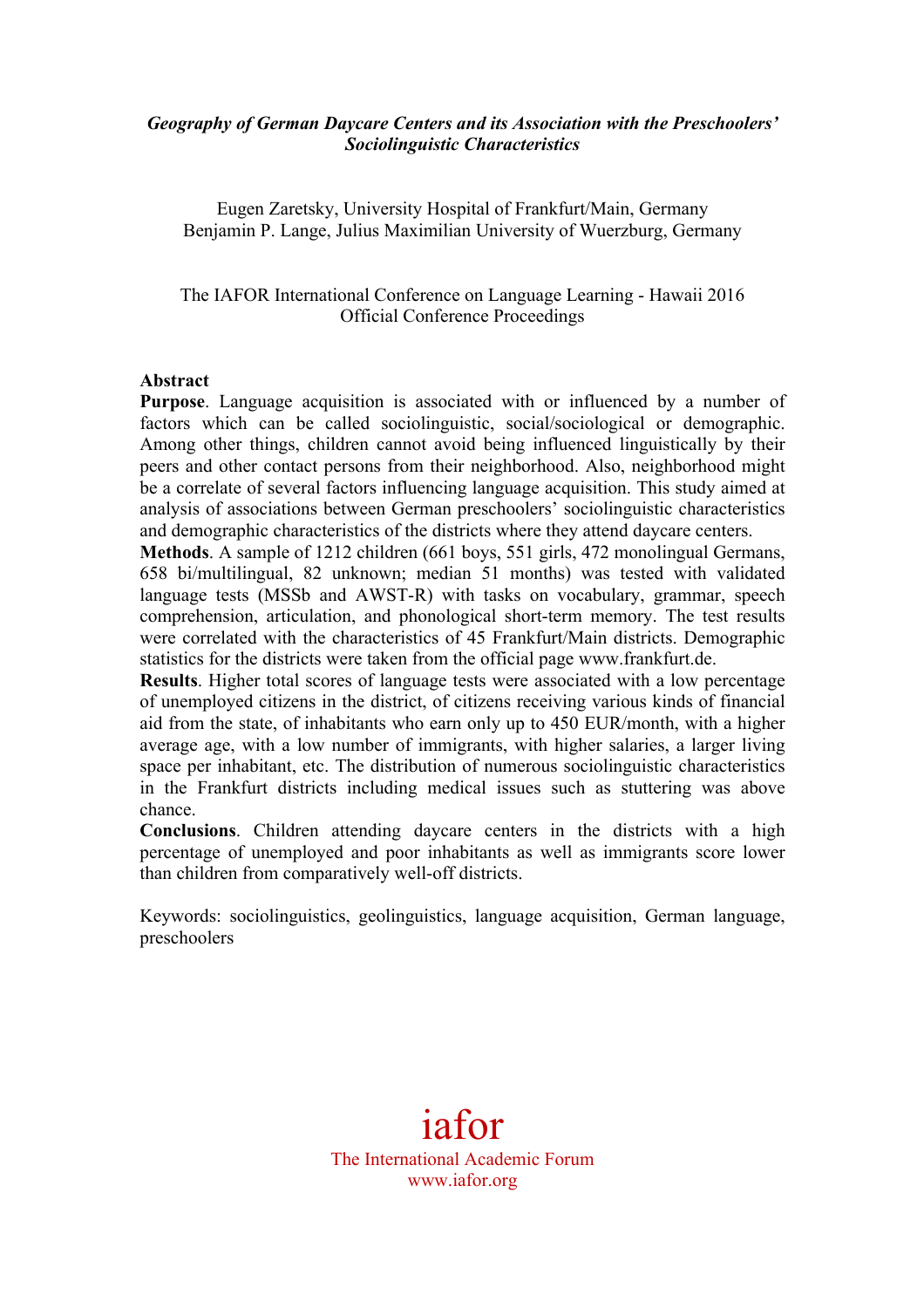### **Introduction**

The language development process and its outcome (that is, the actual language competence) are influenced by or correlated with a whole slew of factors. Apart from biological variables influencing language competence (e.g., Jenkins, 2000), there are numerous environmental ones too (e.g., Tager-Flusberg, 2005). Those factors can be referred to as social, sociological or sociolinguistic. One special facet within this palette of social variables can be termed demographic. Gender, for instance, is substantially linked to language-related variables (Lange, Euler, & Zaretsky, in press).

Also, characteristics of the districts children grow up in might be correlated (though not necessarily in the sense of causality) with their verbal skills (Rydland, Grøver, & Lawrence, 2014; Sellström & Bremberg, 2006). As this observation refers to a link between linguistics and geography, we can term this kind of research as geolinguistics. The current paper adheres to this field. However, we are not concerned with an influence of any kind of space on language, which would also apply to, for instance, dialectology (e.g., Auer, 2013), but more with the geographic correlates of verbal skills. We thus enter an interdisciplinary field of linguistic, medical, and psychological research.

Children, for instance, are undoubtedly influenced linguistically by their peers and other contact persons from their neighborhoods, which would speak for a causal relation between the social characteristics of the respective neighborhoods and the children's language development. Apart from that, district might be (merely) a correlate of several factors influencing language acquisition, with these factors causing more or less advanced verbal proficiency. Before talking about a potentially causal relation between the characteristics of certain city districts and children's language development, first one needs to show that there are correlations between those characteristics and language development. This is especially important as geolinguistic research as presented here is rather scarce. Indeed, most linguistic research taking geographical information into consideration is more aiming at investigating dialects or minority languages. Here, however, we are concerned with verbal proficiency as it might be correlated with neighborhood characteristics.

Hence, the current study aimed at the identification of demographic characteristics of Frankfurt/Main districts associated with advanced and limited German skills of German preschoolers. Whereas characteristics of districts where preschoolers lived were analyzed in our previous studies (Zaretsky, 2015; Zaretsky & Lange, 2015a-c), the current study focused on the districts where the same sample of children attended daycare centers. However, we did not expect qualitatively different results and, therefore, hypothesized that preschoolers' advanced German skills would be associated with such district characteristics as high income, high employment rates, low percentage of immigrants, small families with no or very few children, and high average age of the district inhabitants (which is characteristic of districts inhabited by native Germans). These variables contribute potentially, be it directly or indirectly, to the high quality and quantity of the language input and thus are probably linked both to high total scores of correct answers in the language tests and to relatively advanced error patterns in the test items.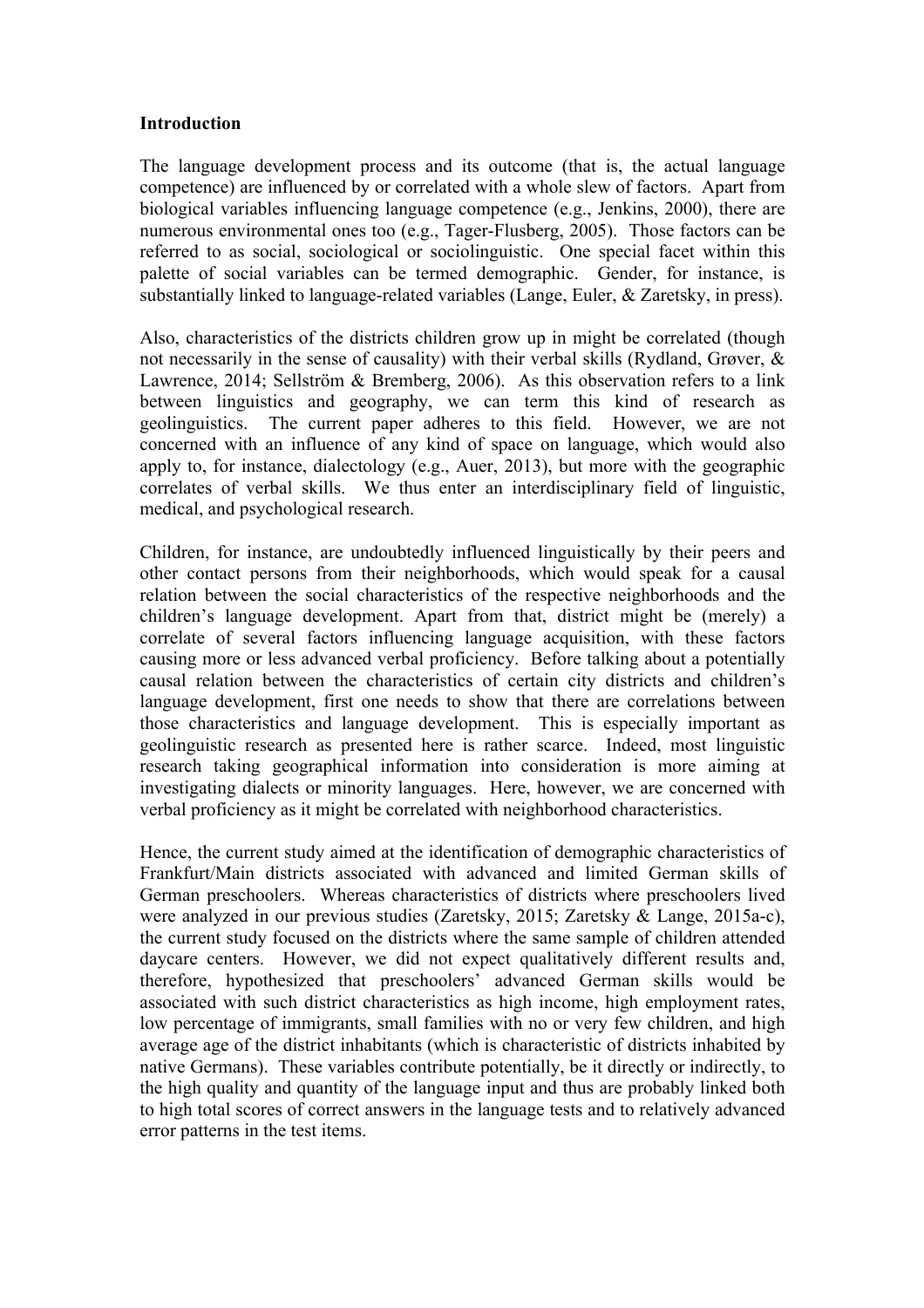# **Methods**

The data were analyzed retrospectively and originate from studies on the construction of a language test. No exclusion criteria except inappropriate age were applied in the original studies, which means that the sample presented here can be considered quite representative and unselected.

The sample comprised 1212 German preschoolers: 661 boys (55%), 551 girls (45%); 472 monolingual Germans (39%), 658 bi- and multilingual children (54%), 82 with no data on languages spoken at home (7%); age range 42-72 months, median age 51 months. Most children were classified by a group of university language experts (researchers in clinical linguistics, speech and language pathologists) as (a) needing (ED) or not needing (NED) additional educational support and (b) as needing (CLIN) or not needing (NCLIN) additional medical help in acquiring/learning German. ED children were defined as those who could profit from language courses, whereas CLIN children were those who needed, first and foremost, some kind of language( related) therapy and would not be able to profit from the language courses alone. CLIN children were those suffering from disorders, illnesses or impairments influencing negatively the language acquisition process: frequent otitis media, autism spectrum disorders, Down syndrome, etc. In this sample, 372 children were classified as ED (31%), 655 as NED (54%), 185 without classification (15%); 139 were classified as CLIN (12%), 888 as NCLIN (73%), 185 without classification (15%). Although all children were tested linguistically, sample sizes in the calculations below mostly did not reach  $N = 1212$  because not all children were able to complete the tests or subtests, which is common for preschool children.

It should be noted that some children attended daycare centers outside of the districts where they lived. For a subsample of  $N = 973$  children, information both on the location of their daycare centers and on the Frankfurt districts where they lived was available. In 70% of cases  $(N = 682)$  parents chose daycare centers within the district where the family lived, in 30% of cases  $(N = 291)$  they chose a facility in another Frankfurt district. Further 25 children lived in villages and towns adjacent to Frankfurt and probably belonged to the families of commuters.

All children were tested with a validated short version of the *Marburger Sprachscreening* (MSSb), with subtests on speech comprehension, vocabulary, articulation, phonological short-term memory (repetition of sentences and nonce words), and grammar (Euler et al., 2010; Neumann et al., 2011). The test also included questionnaires for parents and daycare center teachers with various sociolinguistic and demographic variables. These questionnaires documented, among other things, information on the location of daycare centers. A subgroup of 355 children was tested with a well-known, validated vocabulary test *Aktiver Wortschatztest für 3- bis 5-jährige Kinder* (Kiese-Himmel, 2005), also known as AWST-R. Results of this test were utilized here to assess the stability of correlations identified for MSSb, that is, to check whether one can arrive at comparable results using two different validated tests that assess the same linguistic domain (vocabulary).

Statistics on the demographic characteristics of 45 districts of Frankfurt were taken from its official page www.frankfurt.de. Demographic variables had to be accepted as they were, even if their definitions seemed not quite rational to the authors. For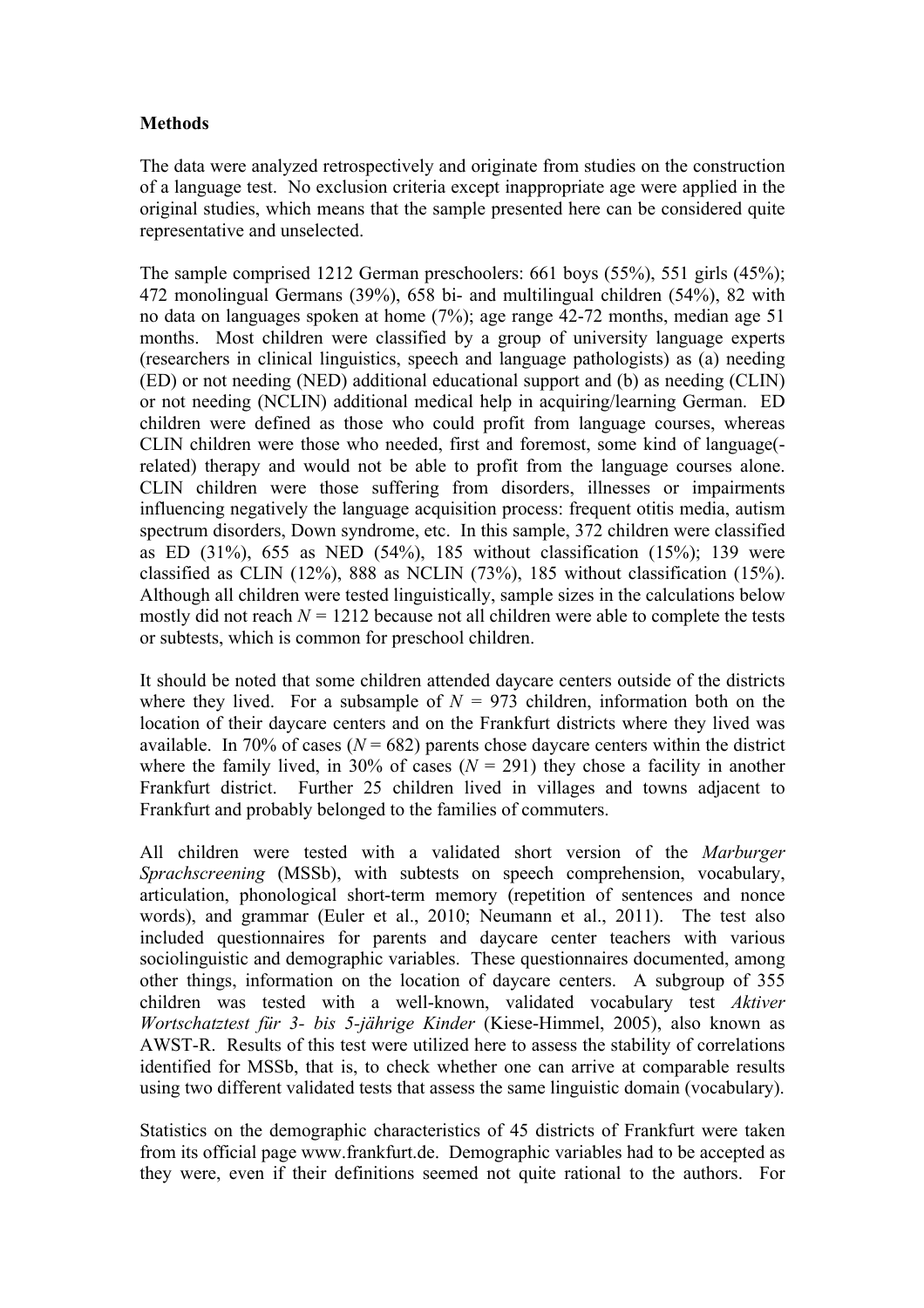instance, the official statistics on Frankfurt differentiate neither between Australians and Asians nor between South and North Americans (although one can assume that North Americans can be encountered more frequently in Frankfurt than South Americans due to extensive business relationships between German and North American banks). Frankfurt districts were ranked according to the intensity of their demographic characteristics, for example, from the highest rates of unemployment (rank 45) to the lowest rates (rank 1). Consequently, a negative correlation between total scores of correct answers in the MSSb subtest vocabulary and the ranking of Frankfurt districts on unemployment would mean that lower unemployment rates among adults were associated with better vocabulary skills.

The statistical analyses can be summarized as follows. First, total scores of children's correct answers in MSSb and AWST-R were correlated (Spearman correlations, *ρ*) with the rankings of Frankfurt districts in respect to such demographic variables as percentage of unemployed persons. Total numbers of significant correlations were not supposed to be compared for different subtests because scales with different ranges of possible values were used, for example, 0-3 in the MSSb subtest on speech comprehension vs. 0-15 in the MSSb subtest on the repetition of sentences. Larger value ranges usually result in higher correlations. Also, the sample sizes were not identical, which also makes correlation coefficients not directly comparable. Therefore, in case of MSSb-AWST-R comparison, only general tendencies should be looked at.

Two subgroups of immigrant children with very different language test results, Italians (advanced German skills, cf. Zaretsky and Lange (2015d)) and Turks (limited German skills, cf. Zaretsky, Neumann, Euler, and Lange (2013)), were compared to monolingual Germans in respect to the characteristics of districts where they attended daycare centers and where they lived. This was done by a non-parametric test for two independent groups: Mann-Whitney *U* test. Generally, non-parametric tests were used because the data were either ordinal or not normally distributed according to the Kolmogorov-Smirnov test (*p*s < .05).

Next, the distribution of MSSb total scores was compared for Frankfurt districts with at least 20 tested children by means of the Kruskal-Wallis *H* test. Subgroups of Frankfurt districts with comparatively limited or advanced German skills were identified by a classification tree (growing method: Exhaustive Chi-Square Automatic Interaction Detectors). Sociolinguistic and demographic characteristics of children from the group of districts where the most advanced German skills were identified were compared to those in other districts. These characteristics were mostly documented in the MSSb questionnaires. In case of metrical data such as age of the child or length of the daycare center attendance, the Mann-Whitney *U* test was used. In other cases, characteristics of children from two groups of districts ("most advanced" vs. "less advanced") were cross-tabled. Chi-square  $(\chi^2$ , nominal data) or linear-by-linear associations (*lbl*, ordinal data) were calculated for cross-tables.

A link between sociolinguistic characteristics of children from the sample used in the current study and their error patterns in the grammar has already been demonstrated in the previous research (Zaretsky et al., 2013; Zaretsky & Lange, 2014), however, without consideration of the geolinguistic aspects. Here, it was hypothesized that children's error patterns were also associated with the demographic characteristics of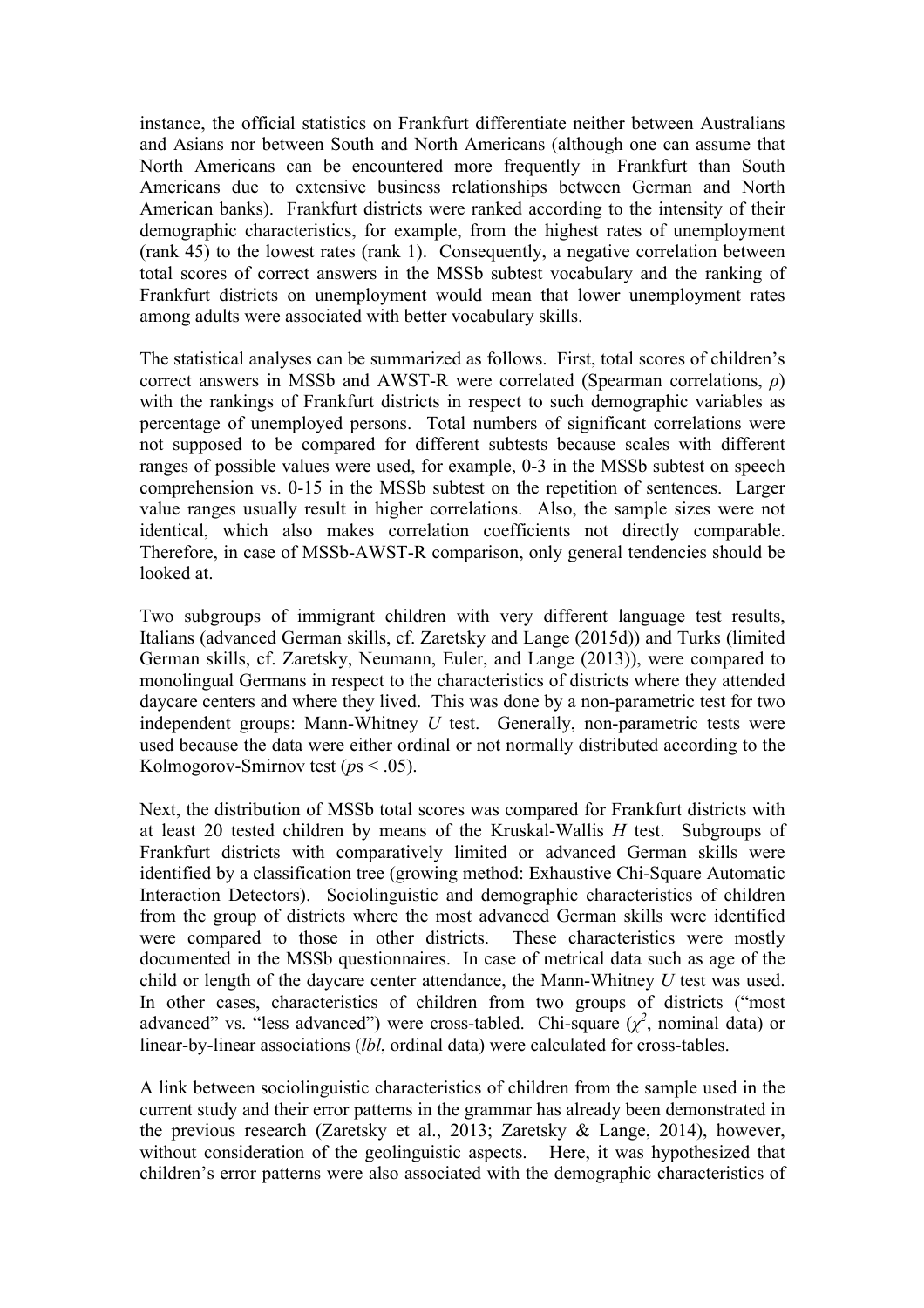the districts where they attended daycare centers. A statistical analysis of this issue was carried out for one of the MSSb items on the past participles: (*rein*)*gekrabbelt* ʽcrawled (inside)' (other semantically comparable verbs such as (*rein*)*gekrochen* 'crept (inside)', (*rein*)*gelaufen* 'rushed (inside)' were also considered correct). Children's error patterns were classified as comparatively simple or advanced ones. Simple errors were (a) unspecific description of the situation without verb, (b) subject (agent) without verb, (c) repetition of the question, (d) child points at something, (e) non-relevant answer, (f) infinitive. Following errors were classified as comparatively advanced: (a) correct or wrong verb form in a wrong tense, (b) overgeneralization of strong verbs in participles (*gemachen* 'done'), (c) overgeneralization of weak verbs in participles (*gelauft* 'run'), (d) other errors in past participle forms. 260 simple and 86 advanced error patterns were identified. Mann-Whitney *U* tests were utilized to examine which error patterns were linked to which characteristics of Frankfurt districts.

Distribution of further sociolinguistic characteristics in the Frankfurt districts was exemplified by stuttering. Severity of stuttering ("the child stutters never – seldom – sometimes – often – always") according to the daycare center teachers was correlated with the demographic characteristics of Frankfurt districts (with *Ns*  $>$  20). Again, an overview of associations between sociolinguistic variables and stuttering, calculated on the basis of the same database, can be found in one of the previous studies, but without consideration of geolinguistic aspects (Zaretsky, 2014).

For a small subgroup of immigrant children, namely 22 Russian speaking and 30 Turkish speaking study participants, data on their command of mother tongues was available. These children were tested with the validated language screening SCREEMIK 2 (Wagner, 2008), with subtests on articulation, grammar, and vocabulary. The test result was dichotomized as pass/fail and analyzed with the Mann-Whitney *U* test in respect to the demographic characteristics of Frankfurt districts where the study participants attended daycare centers. Due to a small sample size, the sample of 52 children was not subdivided according to nationality.

All calculations were carried out in SPSS 20 (IBM). Values with  $p < .05$  were considered significant, values with *p* between .05 and .08 marginally significant. Language test scores and other data were not transformed (e.g., *z*-transformed) in any way.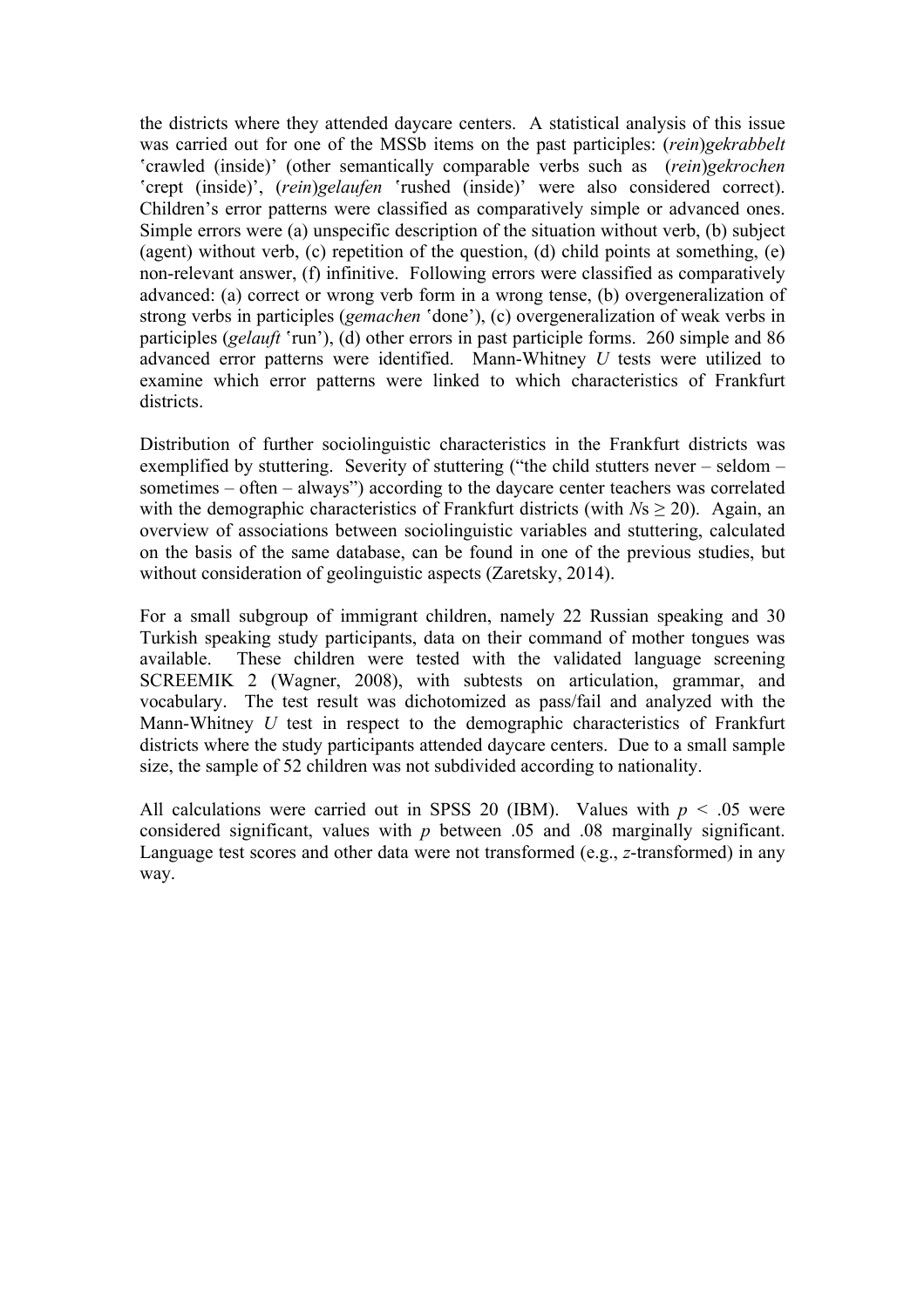# **Results**

Table 1 gives an overview of correlations between total scores of correct answers in the language tests and Frankfurt district characteristics.

**Table 1.** Spearman correlations between language test scores (MSSb, AWST-R) and rankings of 45 Frankfurt districts according to the intensity of their demographic characteristics

| <sub>of</sub><br><b>Characteristics</b>                       |                                  |                              | $\rm{II}$                    | ัธ                         | $\mathbf{a}$                |                                                |                                        |                                     |
|---------------------------------------------------------------|----------------------------------|------------------------------|------------------------------|----------------------------|-----------------------------|------------------------------------------------|----------------------------------------|-------------------------------------|
| <b>Frankfurt districts</b>                                    |                                  |                              |                              | $\rm \Xi$                  |                             |                                                |                                        |                                     |
|                                                               |                                  |                              | $\leq$                       |                            | 1084)                       |                                                |                                        |                                     |
|                                                               |                                  |                              |                              | repetition<br>$\leq$       | repetition<br>$\bar{\rm H}$ |                                                |                                        |                                     |
|                                                               |                                  |                              |                              |                            | $\lesssim$                  |                                                |                                        |                                     |
|                                                               | 197                              |                              |                              |                            |                             |                                                |                                        |                                     |
|                                                               |                                  |                              |                              |                            |                             |                                                |                                        | $T = 355$                           |
|                                                               | <b>MSSb</b> vocabulary<br>$(N=1$ | MSSb grammar<br>$(N = 1100)$ | comprehension<br>MSSb speech | nonce words<br><b>MSSb</b> | sentences<br><b>MSSb</b>    | <b>MSSb</b> articulation<br>$(N = 1203)$       | <b>MSSb</b> total score<br>$(N = 975)$ | <b>AWST-R total score</b><br>$\leq$ |
| % of employed persons                                         | $.15^{1}$                        | $22^{1}$                     | .08 <sup>2</sup>             | .09 <sup>2</sup>           | $.18^{1}$                   | $.07^{3}$                                      | $.22^{1}$                              | $12^{3}$                            |
| % of unemployed persons                                       |                                  | $-25^{1}$                    | $-12^{T}$                    | $-0.08^{2}$                | $-.21^{T}$                  | $-0.09^{2}$                                    | $-25^{1}$                              | $-.191$                             |
|                                                               | $.21^{1}$                        |                              |                              |                            |                             |                                                |                                        |                                     |
| % of unemployed (SGB                                          |                                  | $-.121$                      | $-.04$                       | $-.05$                     | $-.13$ <sup>1</sup>         | $-.08^{2}$                                     | $-14^{1}$                              | $-17^{2}$                           |
| $III$ )                                                       | $.09^{2}$                        |                              |                              |                            |                             |                                                |                                        |                                     |
| % of unemployed (SGB<br>$II$ )                                | $21^{1}$                         | $-.25^{1}$                   | $-12^{1}$                    | $-.082$                    | $-.20^{1}$                  | $-0.09^{2}$                                    | $-25^{1}$                              | $-18^{2}$                           |
| $\sqrt[6]{\begin{array}{c} 0 \end{array}}$ of unemployed men  |                                  | $-.221$                      | $-.111$                      | $-.063$                    | $-18^{1}$                   | $-0.09^{2}$                                    | $-.22^{1}$                             | $-17^{2}$                           |
|                                                               | $.18^{1}$                        |                              |                              |                            |                             |                                                |                                        |                                     |
| % of unemployed women                                         |                                  | $-27^{1}$                    | $-.131$                      | $-.111$                    | $-24$ <sup>T</sup>          | $-10^{1}$                                      | $-.28^{1}$                             | $-.221$                             |
|                                                               | $.24^{1}$                        |                              |                              |                            |                             |                                                |                                        |                                     |
| $\frac{0}{0}$<br>of<br>unemployed                             |                                  | $-26^{1}$                    | $-.131$                      | $-.10^{2}$                 | $-.221$                     | $-.09^{2}$                                     | $-27^{1}$                              | $-19^{1}$                           |
| Germans                                                       | $.22^{1}$                        |                              |                              |                            |                             |                                                |                                        |                                     |
| $\frac{0}{0}$<br>of<br>unemployed<br>foreigners               | .16 <sup>1</sup>                 | $-19^{1}$                    | $-.092$                      | $-.05$                     | $-.151$                     | $-.08^{2}$                                     | $-19^{1}$                              | $-14^{2}$                           |
| % of recipients of basic                                      |                                  | $-28^{1}$                    | $-14^{1}$                    | $-.111$                    | $-23^{1}$                   | $-11^{1}$                                      | $-28^{1}$                              | $-.191$                             |
| social<br>help<br>for                                         | $.24^{1}$                        |                              |                              |                            |                             |                                                |                                        |                                     |
| unemployed persons                                            |                                  |                              |                              |                            |                             |                                                |                                        |                                     |
| % of recipients of basic                                      |                                  | $-.161$                      | $-12^{1}$                    | $-06^{3}$                  | $-.14$ <sup>T</sup>         | $-07^{3}$                                      | $-.16^{T}$                             | $-13^{3}$                           |
| social help for poor senior                                   | $.16^{1}$                        |                              |                              |                            |                             |                                                |                                        |                                     |
| citizens                                                      |                                  |                              |                              |                            |                             |                                                |                                        |                                     |
| $\frac{0}{0}$<br>of<br>of<br>recipients<br>subsistence grants | $.18^{1}$                        | $-.181$                      | $-.121$                      | $-.08^{2}$                 | $-.161$                     | $-0.07^{3}$                                    | $-19^{1}$                              | $-13^{3}$                           |
| % of mini-jobbers                                             |                                  | $-25^{1}$                    | $-13^{1}$                    | $-12^{1}$                  |                             | $-.22^{1}$ -.10 <sup>1</sup> -.26 <sup>1</sup> |                                        | $-.16^{2}$                          |
|                                                               | .21 <sup>1</sup>                 |                              |                              |                            |                             |                                                |                                        |                                     |
| recipients<br>of<br>of<br>$\frac{0}{0}$                       |                                  | $-15^{1}$                    | $-.121$                      | $-.07^{3}$                 | $-15^{1}$                   | $-.07^{3}$                                     | $-.16$ <sup>T</sup>                    | $-13^{3}$                           |
| for<br>subsistence<br>grants                                  | $.16^{1}$                        |                              |                              |                            |                             |                                                |                                        |                                     |
| disabled<br>senior<br>and                                     |                                  |                              |                              |                            |                             |                                                |                                        |                                     |
| citizens                                                      | $.25^{1}$                        | .29 <sup>1</sup>             | $.14^{T}$                    | .11 <sup>T</sup>           | .24 <sup>1</sup>            | .11 <sup>1</sup>                               | .30 <sup>1</sup>                       | $.19^{1}$                           |
| living<br>area per person<br>(m <sup>2</sup> )                |                                  |                              |                              |                            |                             |                                                |                                        |                                     |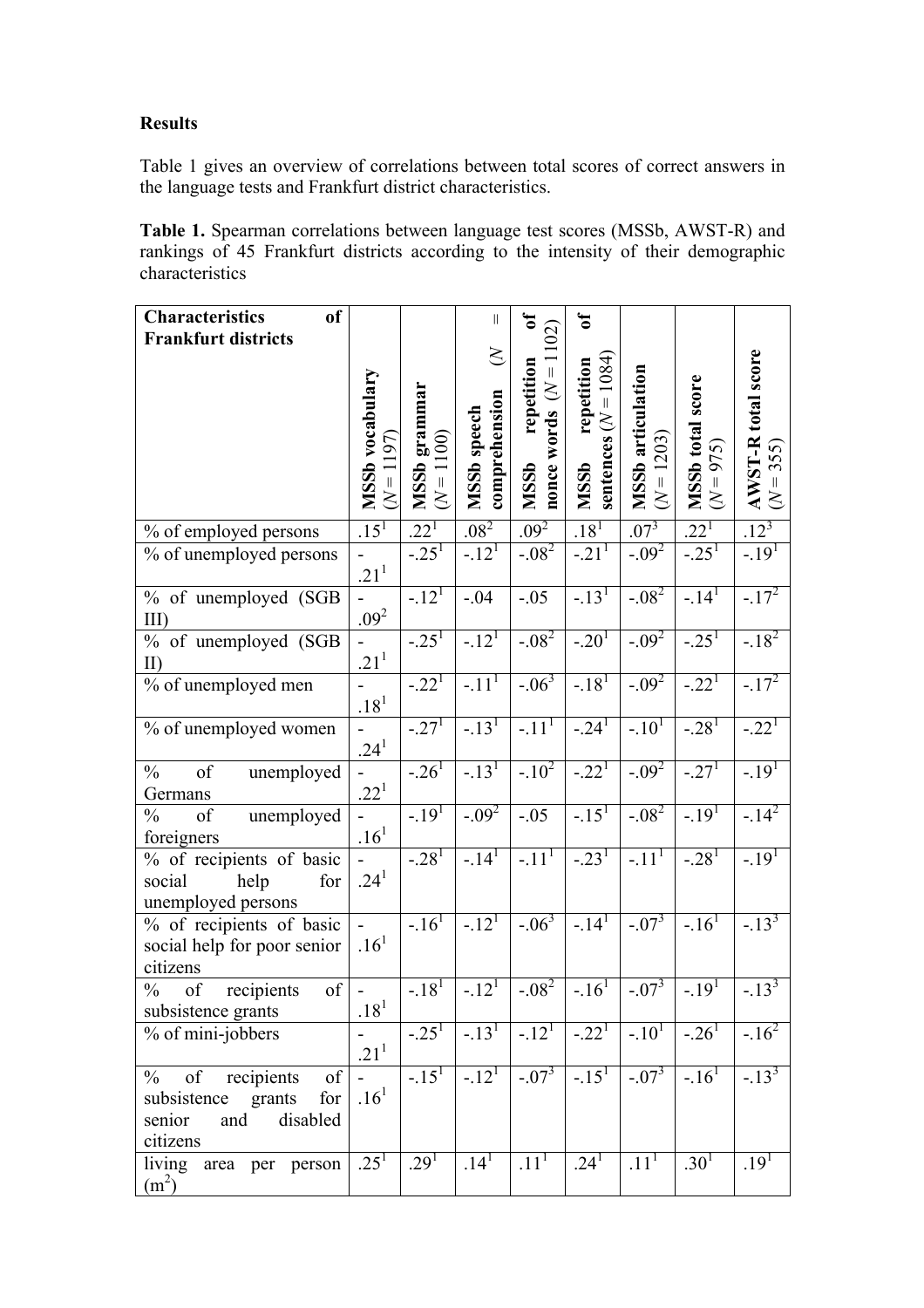| .09 <sup>2</sup>     | $.25^{1}$                                                                                                                                                                                                                      | $.18^{2}$                                                                                                                                                                                                                                                                                                                                                           |
|----------------------|--------------------------------------------------------------------------------------------------------------------------------------------------------------------------------------------------------------------------------|---------------------------------------------------------------------------------------------------------------------------------------------------------------------------------------------------------------------------------------------------------------------------------------------------------------------------------------------------------------------|
| .03                  | .04                                                                                                                                                                                                                            | .10                                                                                                                                                                                                                                                                                                                                                                 |
|                      |                                                                                                                                                                                                                                |                                                                                                                                                                                                                                                                                                                                                                     |
| .04                  |                                                                                                                                                                                                                                | .06                                                                                                                                                                                                                                                                                                                                                                 |
|                      |                                                                                                                                                                                                                                | $-.09$                                                                                                                                                                                                                                                                                                                                                              |
|                      |                                                                                                                                                                                                                                |                                                                                                                                                                                                                                                                                                                                                                     |
|                      |                                                                                                                                                                                                                                | $.15^{2}$                                                                                                                                                                                                                                                                                                                                                           |
|                      |                                                                                                                                                                                                                                | .06                                                                                                                                                                                                                                                                                                                                                                 |
|                      |                                                                                                                                                                                                                                | $-.07$                                                                                                                                                                                                                                                                                                                                                              |
|                      |                                                                                                                                                                                                                                |                                                                                                                                                                                                                                                                                                                                                                     |
|                      |                                                                                                                                                                                                                                | .07                                                                                                                                                                                                                                                                                                                                                                 |
|                      |                                                                                                                                                                                                                                |                                                                                                                                                                                                                                                                                                                                                                     |
|                      |                                                                                                                                                                                                                                | $-.10$                                                                                                                                                                                                                                                                                                                                                              |
|                      |                                                                                                                                                                                                                                |                                                                                                                                                                                                                                                                                                                                                                     |
|                      |                                                                                                                                                                                                                                | $-.08$                                                                                                                                                                                                                                                                                                                                                              |
|                      |                                                                                                                                                                                                                                |                                                                                                                                                                                                                                                                                                                                                                     |
|                      |                                                                                                                                                                                                                                | $-15^{2}$                                                                                                                                                                                                                                                                                                                                                           |
|                      |                                                                                                                                                                                                                                |                                                                                                                                                                                                                                                                                                                                                                     |
|                      |                                                                                                                                                                                                                                | .10                                                                                                                                                                                                                                                                                                                                                                 |
|                      |                                                                                                                                                                                                                                |                                                                                                                                                                                                                                                                                                                                                                     |
|                      |                                                                                                                                                                                                                                |                                                                                                                                                                                                                                                                                                                                                                     |
|                      |                                                                                                                                                                                                                                | .04                                                                                                                                                                                                                                                                                                                                                                 |
|                      |                                                                                                                                                                                                                                |                                                                                                                                                                                                                                                                                                                                                                     |
|                      |                                                                                                                                                                                                                                |                                                                                                                                                                                                                                                                                                                                                                     |
|                      |                                                                                                                                                                                                                                |                                                                                                                                                                                                                                                                                                                                                                     |
|                      |                                                                                                                                                                                                                                | $.17^{2}$                                                                                                                                                                                                                                                                                                                                                           |
|                      |                                                                                                                                                                                                                                |                                                                                                                                                                                                                                                                                                                                                                     |
|                      |                                                                                                                                                                                                                                | $-21^{1}$                                                                                                                                                                                                                                                                                                                                                           |
|                      |                                                                                                                                                                                                                                | $-17^{2}$                                                                                                                                                                                                                                                                                                                                                           |
|                      |                                                                                                                                                                                                                                |                                                                                                                                                                                                                                                                                                                                                                     |
|                      |                                                                                                                                                                                                                                | $-19^{1}$                                                                                                                                                                                                                                                                                                                                                           |
|                      |                                                                                                                                                                                                                                |                                                                                                                                                                                                                                                                                                                                                                     |
|                      |                                                                                                                                                                                                                                |                                                                                                                                                                                                                                                                                                                                                                     |
|                      |                                                                                                                                                                                                                                |                                                                                                                                                                                                                                                                                                                                                                     |
|                      |                                                                                                                                                                                                                                | $-.191$                                                                                                                                                                                                                                                                                                                                                             |
|                      |                                                                                                                                                                                                                                |                                                                                                                                                                                                                                                                                                                                                                     |
|                      |                                                                                                                                                                                                                                |                                                                                                                                                                                                                                                                                                                                                                     |
|                      |                                                                                                                                                                                                                                |                                                                                                                                                                                                                                                                                                                                                                     |
|                      |                                                                                                                                                                                                                                | .21 <sup>1</sup>                                                                                                                                                                                                                                                                                                                                                    |
|                      |                                                                                                                                                                                                                                |                                                                                                                                                                                                                                                                                                                                                                     |
|                      |                                                                                                                                                                                                                                |                                                                                                                                                                                                                                                                                                                                                                     |
|                      |                                                                                                                                                                                                                                | $.16^{2}$                                                                                                                                                                                                                                                                                                                                                           |
|                      |                                                                                                                                                                                                                                |                                                                                                                                                                                                                                                                                                                                                                     |
|                      |                                                                                                                                                                                                                                | $-.05$                                                                                                                                                                                                                                                                                                                                                              |
|                      |                                                                                                                                                                                                                                |                                                                                                                                                                                                                                                                                                                                                                     |
|                      |                                                                                                                                                                                                                                | $-17^{2}$                                                                                                                                                                                                                                                                                                                                                           |
|                      |                                                                                                                                                                                                                                |                                                                                                                                                                                                                                                                                                                                                                     |
|                      |                                                                                                                                                                                                                                | $-12^{3}$                                                                                                                                                                                                                                                                                                                                                           |
| $-0.23$ <sup>1</sup> | $-.06^{3}$<br>.04<br>.04<br>$-.08^{2}$<br>.04<br>$-06^{3}$<br>$-.05$<br>$-0.09^{2}$<br>$.07^{3}$<br>.04<br>.06 <sup>3</sup><br>$-0.08^{2}$<br>$-.10^{1}$<br>$-.082$<br>.09 <sup>2</sup><br>.08 <sup>2</sup><br>.00<br>$-.10^2$ | .10 <sup>2</sup><br>$.15^{T}$<br>$.22^{1}$<br>.10 <sup>2</sup><br>$-.16T$<br>$\overline{.10^2}$<br>$-15^{1}$<br>$-14^{1}$<br>$-23^{1}$<br>.11 <sup>1</sup><br>.04<br>.19 <sup>1</sup><br>$-26^{1}$<br>$-27^{1}$<br>$-0.09^{2}$<br>$-0.28$ <sup>T</sup><br>$-28^{1}$<br>.27 <sup>1</sup><br>.24 <sup>1</sup><br>$-.04$<br>$-25^{1}$<br>$-06^{3}$<br>$\frac{-15}{15}$ |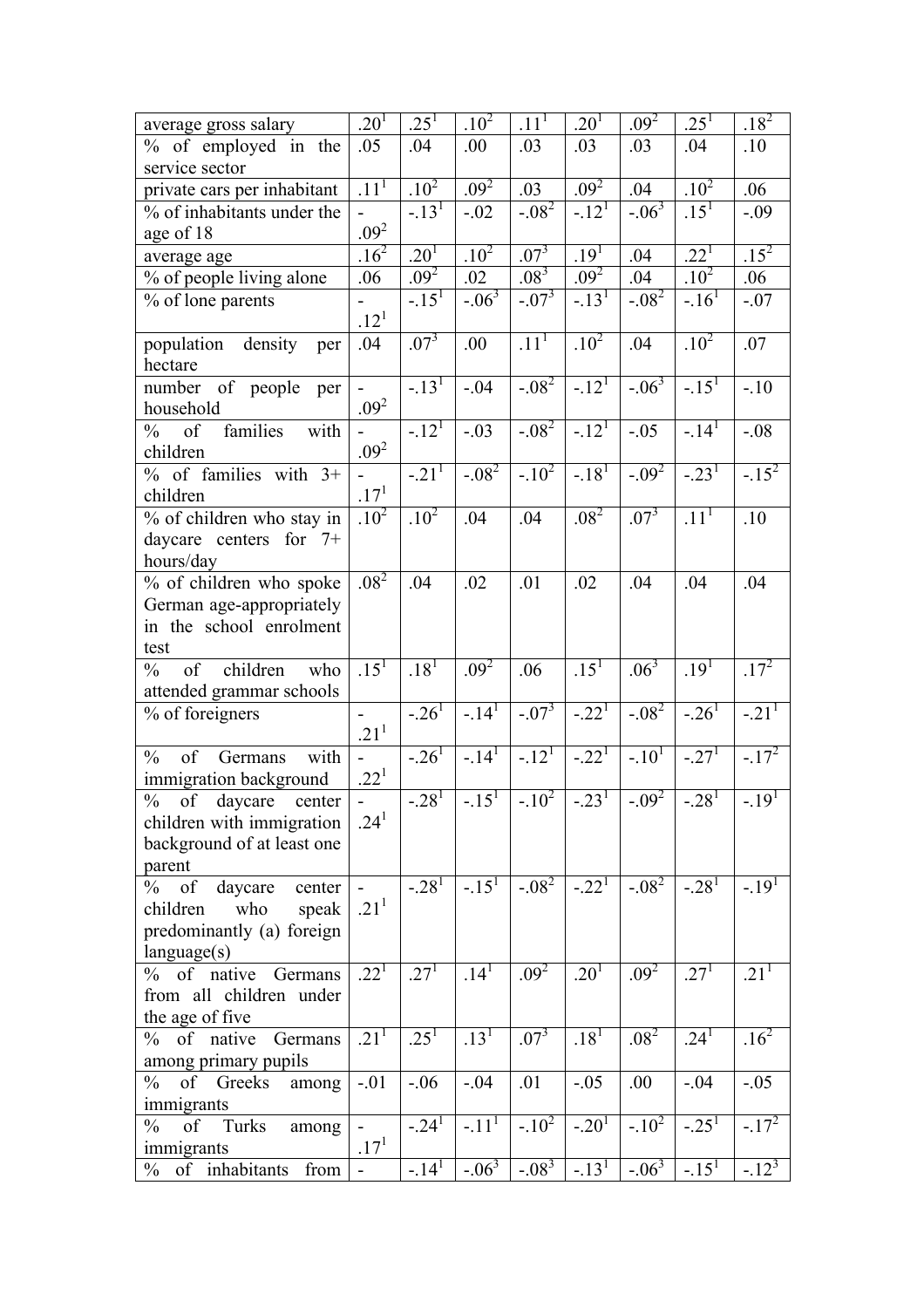| Turkey among foreigners              | .10 <sup>1</sup> |                  |                  |                  |                  |                     |                  |           |
|--------------------------------------|------------------|------------------|------------------|------------------|------------------|---------------------|------------------|-----------|
| of Turkish citizens<br>$\%$          |                  | $-.22^{T}$       | $-.10^{2}$       | $-0.09^{2}$      | $-19^{1}$        | $-0.09^{2}$         | $-.231$          | $-16^{2}$ |
| among foreigners                     | .16 <sup>1</sup> |                  |                  |                  |                  |                     |                  |           |
| % of inhabitants from                | .03              | .04              | $-.01$           | $-.03$           | .04              | $-.02$              | .04              | .04       |
| Russia among foreigners              |                  |                  |                  |                  |                  |                     |                  |           |
| of EU-foreigners<br>$\frac{0}{0}$    | .10 <sup>T</sup> | 11 <sup>2</sup>  | $.09^{2}$        | .03              | .08 <sup>2</sup> | $.07^{3}$           | 11 <sup>2</sup>  | .07       |
| among all foreigners                 |                  |                  |                  |                  |                  |                     |                  |           |
| % of Europeans among                 | $-.01$           | .00              | .03              | $-.01$           | $-.02$           | .02                 | .00              | .00       |
| foreigners                           |                  |                  |                  |                  |                  |                     |                  |           |
| of Italians<br>$\%$<br>among         | .15 <sup>1</sup> | .16 <sup>1</sup> | .13 <sup>1</sup> | $.08^{3}$        | .14 <sup>1</sup> | $.07^{3}$           | $.17^{1}$        | .06       |
| immigrants                           |                  |                  |                  |                  |                  |                     |                  |           |
| % of Africans<br>among               |                  | $-23^{1}$        | $-.111$          | $-.07^{3}$       | $-18^{1}$        | $-.12$ <sup>T</sup> | $-.241$          | $-17^{2}$ |
| foreigners                           | .19 <sup>1</sup> |                  |                  |                  |                  |                     |                  |           |
| Asians<br>$\frac{0}{0}$<br>of<br>and | .05              | .06              | $-.02$           | .03              | .06              | .03                 | .06              | .08       |
| Australians<br>among                 |                  |                  |                  |                  |                  |                     |                  |           |
| foreigners                           |                  |                  |                  |                  |                  |                     |                  |           |
| % of Americans among                 | 21 <sup>1</sup>  | .25 <sup>1</sup> | $.11^{1}$        | .11 <sup>1</sup> | $22^{1}$         | $10^{2}$            | .26 <sup>1</sup> | $16^{2}$  |
| foreigners                           |                  |                  |                  |                  |                  |                     |                  |           |
| of<br>foreign<br>number              | $-.01$           | .01              | $-.04$           | .02              | $-.01$           | .01                 | .00              | $-.02$    |
| citizenships                         |                  |                  |                  |                  |                  |                     |                  |           |

*Notes.* <sup>1</sup>  $p < .001$ , <sup>2</sup>  $p < .01$ , <sup>3</sup>  $p < .05$ . MSSb = *Marburger Sprachscreening* (short version), AWST-R = *Aktiver Wortschatztest für 3- bis 5-jährige Kinder*

According to Table 1, living area per person yielded the highest correlation with the MSSb total score. In case of AWST-R, the highest correlation was identified for the percentage of unemployed women in the district, a factor that was also among the most important ones for MSSb.

Among other findings, Table 1 demonstrated that a high percentage of Italians in a district was associated with comparatively advanced German skills of preschoolers who attended daycare centers there, whereas high percentage of Turks was associated with limited German skills. We assumed that this finding can be explained by geographical separation of Turks from Germans and Italians. Indeed, Turkish children from the sample used here both lived ( $U = 14495$ ,  $Z = -5.36$ ,  $p < .001$ ,  $N =$ 541) and attended daycare centers ( $U = 17320$ ,  $Z = -5.12$ ,  $p < .001$ ,  $N = 589$ ) more often in the districts with a high percentage of immigrants compared to monolingual German children. There were no statistically significant differences between Italians and Germans in this respect ( $ps > .05$ ), which means that they usually both lived and attended daycare centers in the same or in demographically comparable districts.

Differences in the distribution of total scores of correct answers in the Frankfurt districts with at least 20 tested children turned out to be significant for all MSSb subtests according to seven Kruskal-Wallis *H* tests: speech comprehension  $(\chi^2_{(24)} =$ 70.38,  $p < .001$ ,  $N = 1045$ ), vocabulary ( $\chi^2_{(24)} = 121.72$ ,  $p < .001$ ,  $N = 1031$ ), articulation ( $\chi^2_{(24)} = 41.43$ ,  $p = .015$ ,  $N = 1038$ ), grammar ( $\chi^2_{(24)} = 161.75$ ,  $p < .001$ , N  $=$  952), repetition of nonce words  $(\chi^2_{(24)} = 59.25, p \le .001, N = 948)$ , repetition of sentences  $(\chi^2_{(24)} = 143.08, p < .001, N = 932)$ , total score  $(\chi^2_{(24)} = 161.51, p < .001, N$ *=* 840).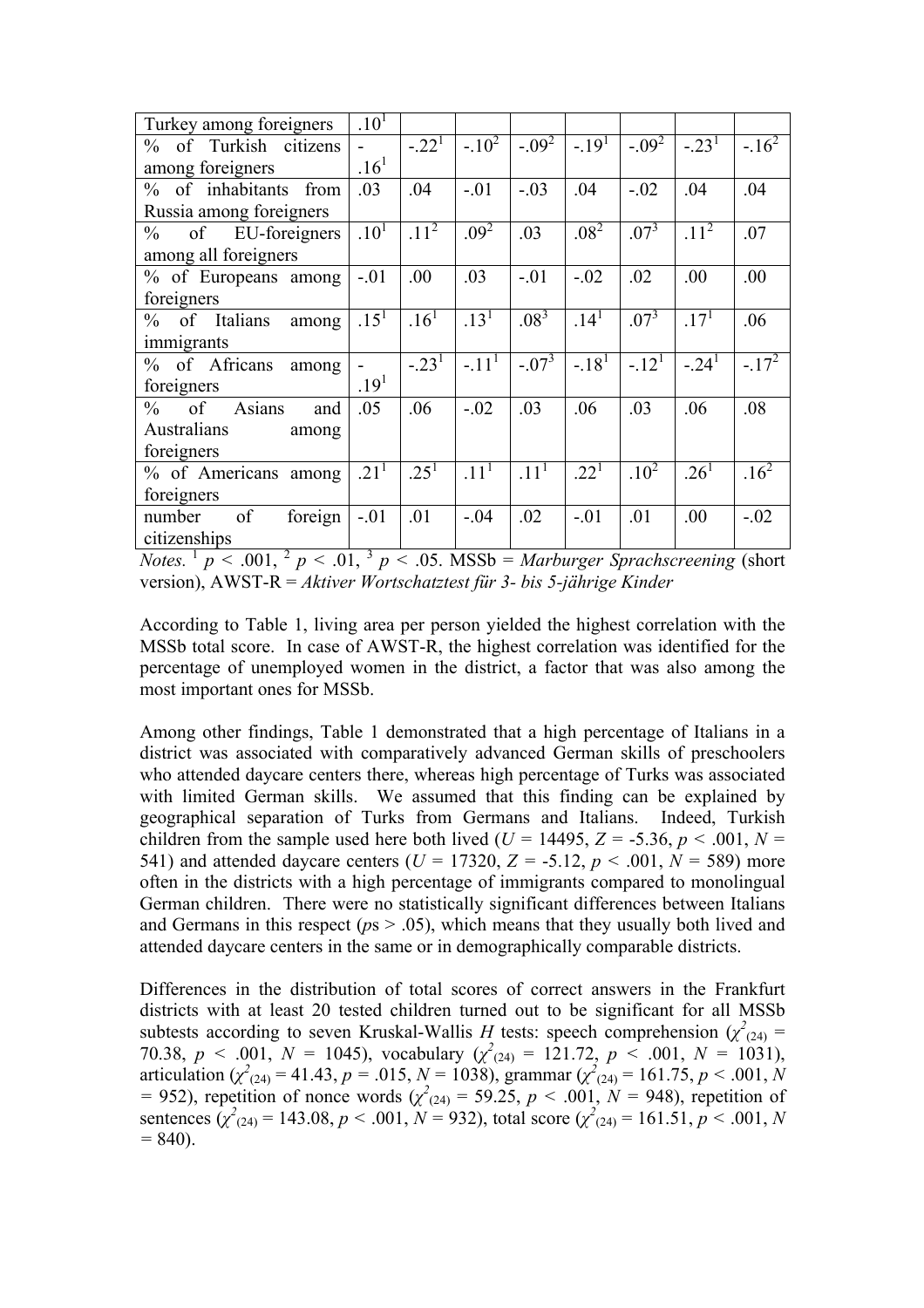A classification tree identified four groups of districts ( $Ns \ge 20$ ) with significantly different mean total scores of MSSb  $(F_{(1, 836)} = 61.44, p < .001, N = 840)$ . The highest total scores of correct answers were found in the group with the following nine districts: Praunheim ( $\bar{x}$  = 44.00), Nordend-West ( $\bar{x}$  = 43.22), Dornbusch ( $\bar{x}$  = 42.08), Bornheim ( $\bar{x}$  = 41.80), Bergen-Enkheim ( $\bar{x}$  = 40.25), Sachsenhausen-Süd ( $\bar{x}$  = 40.18), Eschersheim ( $\bar{x}$  = 39.89), Westend-Süd ( $\bar{x}$  = 39.66), and Heddernheim ( $\bar{x}$  = 38.52). The remaining sixteen districts were merged to one group of comparatively weak districts for further calculations. An average MSSb total score in the "best" group was  $\bar{x}$  = 40.76, in the remaining three groups taken together  $\bar{x}$  = 30.59. Seven out of nine "best" districts have common boundaries, thus forming a large area in the Western and central parts of the city.

Children who attended daycare centers in the nine "best" districts were significantly different from children from the other sixteen districts (with  $N_s \geq 20$ ) in respect to the sociolinguistic and demographic characteristics described in Table 2.

**Table 2**. Sociolinguistic and demographic characteristics of children attending daycare centers in the districts with the highest MSSb total scores: results of crosstables

| Children's characteristics according to questionnaires for    | $\chi^2$ <sub>(1)</sub> or <i>lbl</i>                   | $\boldsymbol{N}$ |
|---------------------------------------------------------------|---------------------------------------------------------|------------------|
| parents and daycare center teachers                           |                                                         |                  |
| More often German as the only language spoken at home         | $lbl = 40.751$                                          | 748              |
| Children's better compliance in the test situation            | $lbl = 4.13^3$                                          | 964              |
| More often attendance of nursery schools in the first two     | $\chi^2_{(1)} = 25.82^1$                                | 346              |
| years of life                                                 |                                                         |                  |
| More often attendance of daycare centers for a full day, and  | $\chi^2_{(1)} = 4.24^3$                                 | 300              |
| not for half a day                                            |                                                         |                  |
| More frequent playing with other children                     | $lbl = 4.74^3$                                          | 380              |
| More frequent playing with German speaking children           | $lbl = 6.77^2$                                          | 219              |
| More frequent speaking out during the group activities        | $lbl = 13.911$                                          | 378              |
| German skills more often classified as age-appropriate by     | $lbl = 17.87^1$                                         | 666              |
| daycare center teachers                                       |                                                         |                  |
| German skills more often classified as age-appropriate by     | $\chi^2(1) = 5.02^3$                                    | 157              |
| parents                                                       |                                                         |                  |
| Lower (= better) school marks given by daycare center         | $lbl = 11.71^2$                                         | 153              |
| teachers for the time point when children began to attend the |                                                         |                  |
| daycare center                                                |                                                         |                  |
| Lower school marks given by daycare center teachers for the   | $lbl = 5.45^3$                                          | 155              |
| time point when children were tested for the current study    |                                                         |                  |
| If immigrants, more often age-appropriate mother tongue       | $\chi^2_{(1)} = 5.67^3$                                 | 407              |
| skills according to parents                                   |                                                         |                  |
| If immigrants, earlier contact to the German language         | $lbl = 38.66^1$                                         | 410              |
| sufficient to learn/acquire it                                |                                                         |                  |
| More frequent attendance of associations or study groups      | $\frac{\chi^2_{(1)} = 18.47^1}{lbl = 7.72^2}$           | 519              |
| Higher educational level of mothers                           |                                                         | 142              |
| Higher educational level of fathers                           | $lbl = 10.43^2$                                         | 135              |
| Less often bi/multilingualism                                 |                                                         | 990              |
| Less often classification as ED according to university       | $\frac{\chi^2_{(1)} = 52.07^1}{\chi^2_{(1)} = 66.69^1}$ | 883              |
| language experts                                              |                                                         |                  |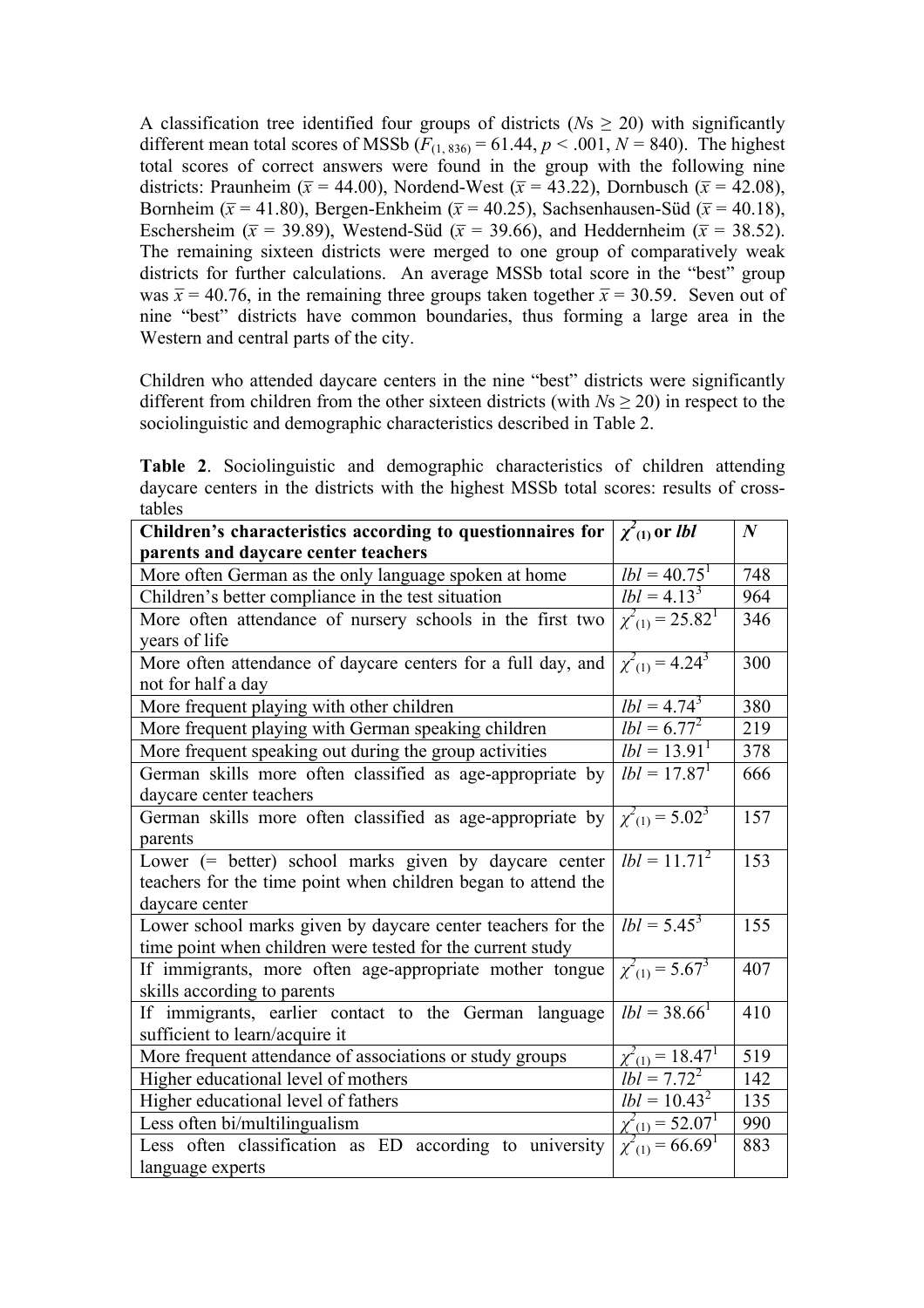*Notes.* <sup>1</sup> *p* < .001, <sup>2</sup> *p* < .01, <sup>3</sup> *p* < .05. MSSb = *Marburger Sprachscreening* (short version), *lbl* = linear-by-linear association

Also, such children scored higher in all linguistic domains according to both MSSb (speech comprehension, vocabulary, grammar, articulation, repetition of words and sentences:  $\bar{U}_s = 47844 - 113464$ ,  $\bar{Z}_s < -4.63$ ,  $\bar{p}_s < .001$ ,  $N_s > 840$ ) and AWST-R (vocabulary:  $U = 9185$ ,  $Z = -4.63$ ,  $p < .001$ ,  $N = 328$ ) in Mann-Whitney *U* tests.

For a number of variables no statistically significant differences were found, but in most cases it could be attributed to low sample sizes: age when parents began to acquire/learn German (for immigrants), whether the child attends the daycare center regularly, …has mental, hearing, sight, motor, fluency, voice disorders, frequent otitis media, language-related illnesses/disorders/impairments, how often the (immigrant) child plays with other immigrant children speaking the same non-German language, whether the child likes to attend the daycare center, …participates in a language therapy, …participates in a language course, …had a difficult or early birth, whether the child's parents suffer from language, fluency or voice disorders, whether they had "problems with reading and writing", sex and age of the child (in months), length of his or her daycare center attendance (in months), classification as CLIN.

Associations between demographic characteristics of Frankfurt districts and children's error patterns were exemplified by the MSSb item "Here is one boy in a pipe. He has... (crept, crawled, etc.) into it". According to a Mann-Whitney *U* test, children who produced comparatively simple errors in this item, attended daycare centers in the districts with characteristics described in Table 3.

**Table 3.** Demographic characteristics of districts where children produced comparatively simple error patterns in the MSSb item "Here is one boy in a pipe. He has… (crept, crawled, etc.) into it" (past participle); *N*s = 346

| <b>Characteristics of Frankfurt districts</b>    | $\bm{U}$ | Z                    |
|--------------------------------------------------|----------|----------------------|
| A high percentage of unemployed persons (SGB II) | 9559     | $-2.02^{\mathrm{T}}$ |
| A high percentage of unemployed women            | 9341     | $-2.291$             |
| A high percentage of unemployed Germans          | 9600     | $-1.971$             |
| A low average age of the inhabitants             | 9482     | $-2.11$ <sup>1</sup> |
| A high percentage of foreigners                  | 8627     | $-3.18^{2}$          |
| A low percentage of Italians                     | 9498     | $-2.091$             |
| A limited living area per person                 | 9323     | $-2.321$             |
| A low gross salary                               | 9521     | $-2.07$ <sup>1</sup> |

*Notes.*  $\frac{1}{p}$   $\lt$  .05,  $\frac{2}{p}$   $\lt$  .01. MSSb = *Marburger Sprachscreening* (short version)

For a full list of variables analyzed for Table 3, see Table 1. Also, children with comparatively simple errors in this MSSb item scored marginally significantly lower both in MSSb (*U =* 5946, *Z =* -1.75, *p =* .080, *N =* 264) and AWST-R (*U =* 703, *Z =*  $-1.95$ ,  $p = .051$ ,  $N = 101$ ) in comparison with children who produced relatively advanced error patterns.

Apart from the distribution of total scores of correct answers in MSSb, almost all children's sociolinguistic and demographic characteristics documented in the MSSb questionnaires were distributed unequally in the Frankfurt districts with  $Ns \ge 20$  ( $ps <$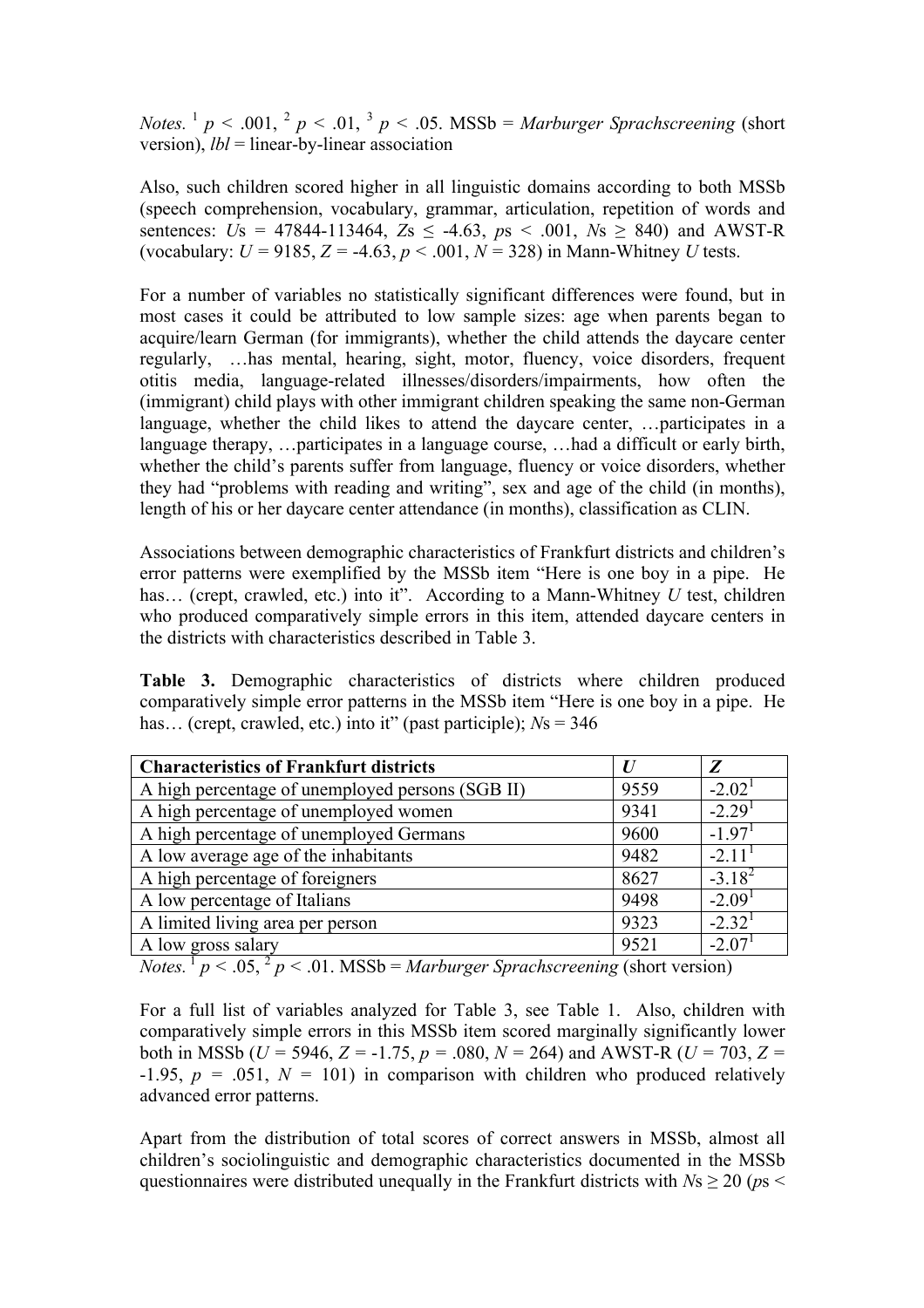05), for example, stuttering  $(\chi^2_{(24)} = 39.01, p = .027, N = 444)$ , hearing disorders  $(\chi^2)_{(24)} = 38.18, p = .033, N = 749$ , and the CLIN/NCLIN classification  $(\chi^2)_{(24)} = 44.50$ ,  $p = .007$ ,  $N = 883$ ). For instance, more intensive stuttering (codified ordinally from 1)  $=$  "never" to 5 = "always") was identified in the districts with a low percentage of the employed population ( $\rho = -11$ ,  $p = 0.012$ ), with more inhabitants below the age of 18  $(\rho = .12, p = .016)$ , more Germans with immigration background ( $\rho = .15, p = .001$ ), a higher percentage of families with children ( $\rho = .15$ ,  $p = .001$ ), a higher number of people in the households ( $\rho = .15$ ,  $p = .001$ ), with more lone parents ( $\rho = .10$ ,  $p =$ .032), more mini-jobbers, that is, people earning only 450 EUR/month ( $\rho = 0.13$ ,  $p = 0.13$ 003), with less children spending 7 or more hours in the daycare centers ( $\rho = -10$ ,  $p =$ .025), more senior or disabled people receiving financial aid ( $\rho = 0.13$ ,  $p = 0.005$ ), more citizens from Turkey ( $\rho = .13$ ,  $p = .033$ ) and less from Europe ( $\rho = .13$ ,  $p = .005$ ), *Ns* = 495 (for a full list of analyzed variables, see Table 1).

In the last step, language skills of 52 Turkish and Russian speaking children were analyzed in respect to the characteristics of the districts where they attended daycare centers. Results of some children could not be accounted for in the calculations due to the missing data. The subtest on grammar had to be excluded from the analysis because of a too low sample size. The findings are summarized in Table 4.

|            | <b>Table 4.</b> Demographic characteristics of districts where immigrant children tested  |  |  |  |
|------------|-------------------------------------------------------------------------------------------|--|--|--|
|            | with SCREEMIK 2 ( $N = 52$ ) yielded significantly better results in the articulation and |  |  |  |
| vocabulary |                                                                                           |  |  |  |

| <b>Characteristics of Frankfurt districts</b>                        | $\boldsymbol{U}$ | Z                    |  |  |  |
|----------------------------------------------------------------------|------------------|----------------------|--|--|--|
| Articulation $(N = 43)$                                              |                  |                      |  |  |  |
| More unemployed (SGB III)                                            | 76               | $-2.62^2$            |  |  |  |
| More unemployed (SGB II)                                             | 93               | $-2.121$             |  |  |  |
| More unemployed men                                                  | 94               | $-2.091$             |  |  |  |
| More unemployed Germans                                              | 98               | $-1.97$ <sup>1</sup> |  |  |  |
| Smaller average gross salary                                         | 98               | $-1.971$             |  |  |  |
| More Turks among immigrants                                          | 97               | $-2.001$             |  |  |  |
| Less monolingual Germans among children under the age of five        | 90               | $-2.21$ <sup>1</sup> |  |  |  |
| Less Americans among foreigners                                      | 95               | $-2.061$             |  |  |  |
| Vocabulary $(N = 42)$                                                |                  |                      |  |  |  |
| Lower average age                                                    | 121              | $-2.55^1$            |  |  |  |
| Less inhabitants below the age of 18                                 | 139              | $-2.091$             |  |  |  |
| More foreigners                                                      | 111              | $-2.81^{2}$          |  |  |  |
| More people living alone                                             | 131              | $-2.301$             |  |  |  |
| Less families with children                                          | 129              | $-2.351$             |  |  |  |
| Less people per household                                            | 140              | $-2.06$ <sup>1</sup> |  |  |  |
| More children who attend daycare centers for a full day, and not for | 118              | $-2.63^2$            |  |  |  |
| half a day                                                           |                  |                      |  |  |  |
| More foreign citizenships                                            | 120              | $-2.581$             |  |  |  |
| Less citizens from Russia                                            | 123              | $-2.501$             |  |  |  |

*Notes.*  $\frac{1}{p}$   $\lt$  .05,  $\frac{2}{p}$   $\lt$  .01. SCREEMIK = Screening der Erstsprachfähigkeit bei Migrantenkindern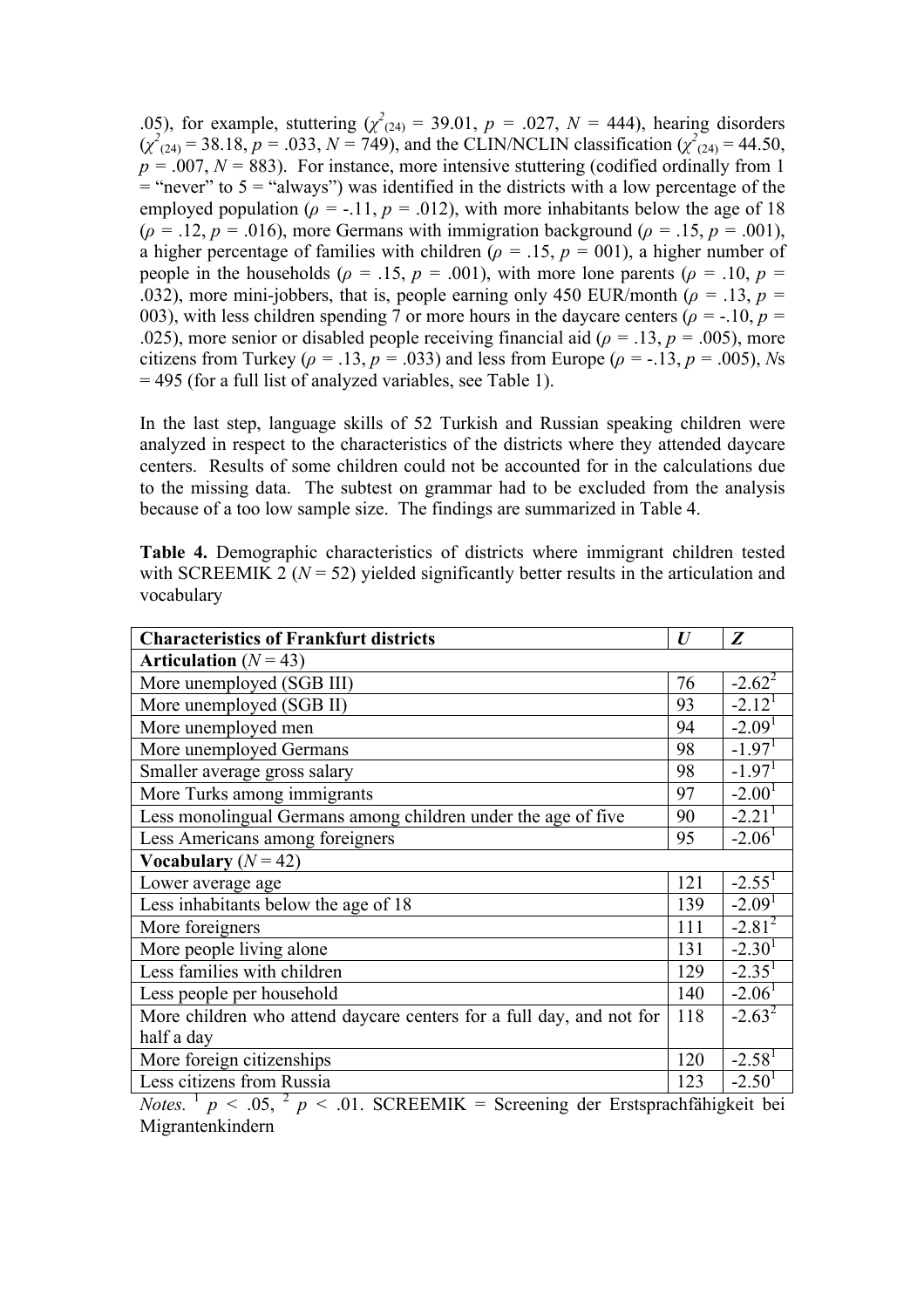### **Discussion**

To sum up the study results with one sentence, German preschoolers with comparatively advanced German skills attended daycare centers in the Frankfurt/Main districts with a high average income, low percentage of immigrants (except Americans and EU-Europeans), and a low percentage of unemployed persons. Most of the sociolinguistic and demographic variables available for the districts (see Table 1) can be categorized into these three groups, even if it is not always evident at first sight. For instance, an association between better German skills and a higher average age in the district, high percentage of people living alone, low percentage of inhabitants aged below 18, small households as well as a small family size with no or almost no children can be traced back to very low birth rates in the families of native Germans opposed to somewhat higher birth rates in the immigrant families. Even if all children born in Germany are taken into account, including Turkish and Arab families with traditionally three and more children. Germany occupies  $190<sup>th</sup>$  position out of 191 in the country rating of births per 1000 inhabitants (8.4 annually) (Berié, Gwardys, Löchel, & Bogumil, 2015).

The correlation results for children's German language skills and demographic characteristics of 45 Frankfurt districts demonstrated stability over two language tests: MSSb and AWST-R. Among other things, unemployment rates of females (probably including some mothers of children tested in this study) correlated higher with children's German skills than those of males. Higher importance of mothers' sociolinguistic and demographic characteristics in comparison with those of fathers for preschoolers' linguistic development was shown for children from the same database in another study (Zaretsky & Lange, 2015e) and thus confirms previous results. In respect to the income, living area per person (in m<sup>2</sup>) demonstrated the highest correlations with children's German skills in the study and, interestingly, higher correlations than gross salaries, probably because (a) the wealth of the families depends not only on their income but also on their savings, (b) not all families report their real income, with tax evasion being a sort of national sport in Germany. The financial resources of the family might be associated with further variables related directly or indirectly to the language development: quality of the language courses, access to a high-quality language input from the circle of friends and relatives, educational level of parents, immigration background, language-related medical problems among relatives, etc. Because even comparatively poor families in Germany can afford a car, private cars per 1000 inhabitants yielded only very weak correlations with the German skills. All correlations presented in Table 1 can be considered low, which means that the identified tendencies were weak.

According to a classification tree, Frankfurt districts can be subdivided into four groups in respect to linguistic skills of children attending daycare centers in these districts. Children from the nine districts with the most advanced language skills acquired German under very favorable sociolinguistic conditions: more intensive and longer language contact, higher educational level of parents, etc. On the contrary, stuttering children attended daycare centers in the surrounding unfavorable for proper language acquisition, namely in the districts inhabited by low-income families or lone parents, often with immigration background, unemployed or mini-jobbers. Comparable results were shown by Zaretsky and Lange (2015c) for voice disorders: children with a frequently or permanently hoarse voice attended daycare centers in the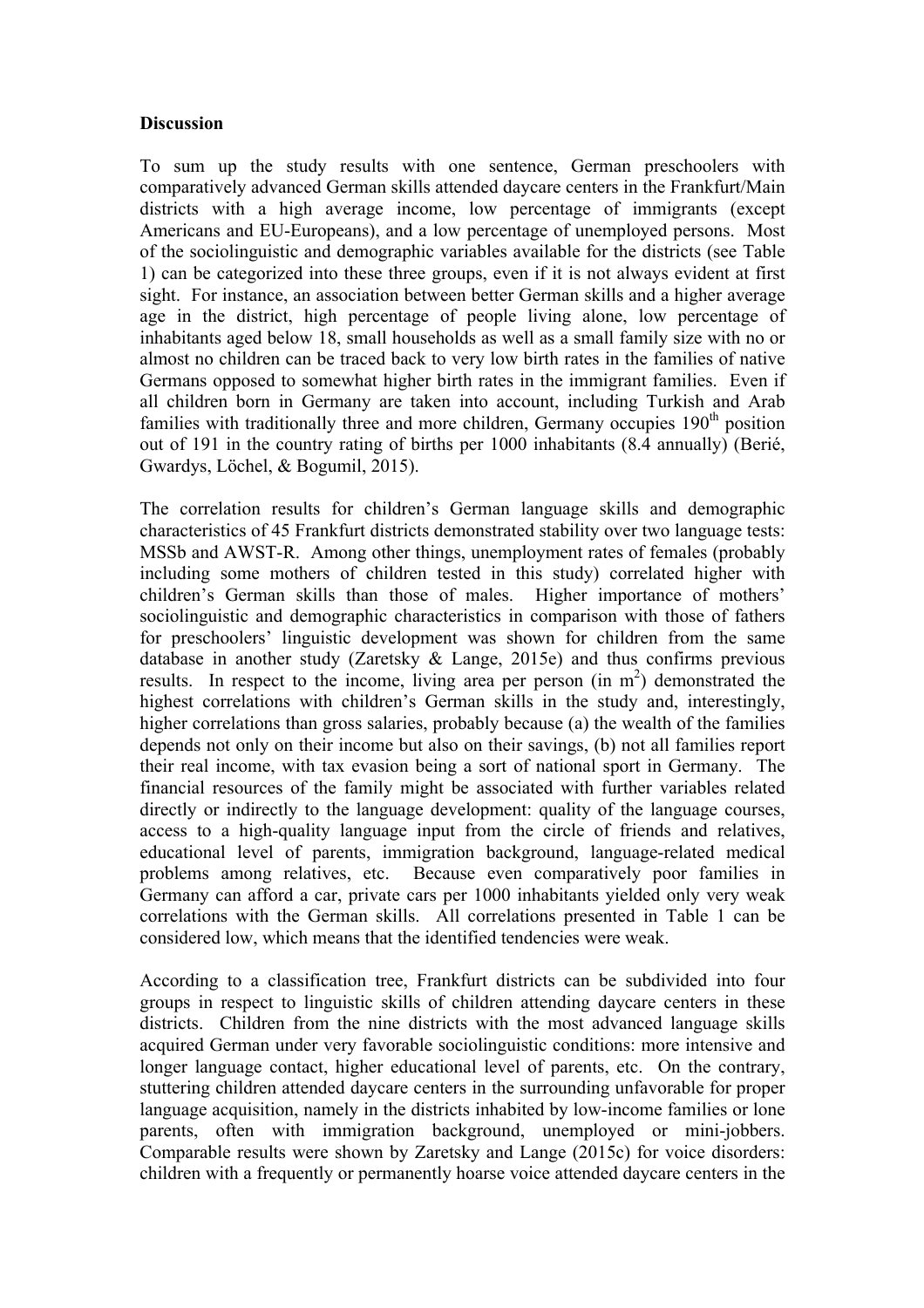districts with more immigrants, more lone parents etc., that is, again, with lower quality and quantity of the language input. Although, of course, these factors cannot be interpreted in terms of causal relationships to stuttering or language deficits, an access to high-quality speech and language therapies might be indeed limited in case of inhabitants of these districts as well as of those who choose or have no other choice than to send their children to daycare centers in the districts with comparatively unfavorable conditions for their language acquisition. Some other empirical evidence presented by Zaretsky and Lange (2015f) also indicates that certain subgroups of Frankfurt children, first and foremost immigrants, might have a limited access both to the medical and educational help in acquiring/learning German, which results in a later identification of language-related illnesses, disorders or impairments. For instance, parents of immigrant children believed more often than Germans that their children did not need any medical help related to the language acquisition although immigrant children were more often classified as CLIN by the university language experts.

As was demonstrated by Zaretsky and Lange (2015g), the distribution of error patterns in the past participle forms in the answers of children from the database used in the current study was associated with sociolinguistic and demographic characteristics of these children. Comparatively simple error patterns were found in the answers of children from bi/multilingual families, children who attended daycare centers for half a day, and not a full day, who began comparatively late to acquire/learn German, who did not speak much when playing with other children and had either no opportunity or no wish to play with monolingual Germans, children with hearing disorders and frequent otitis media. In the current study, some associations between error patterns in the past participle form 'crawled' and demographic characteristics of districts were found. Children who produced comparatively simple error patterns (such as infinitives or vague descriptions of the situation without verbs) attended daycare centers in the districts with the same characteristics as children with a limited command of German (see Table 1), that is, district characteristics resulting in limited quality and quantity of the language input. Zaretsky and Lange (2015f) demonstrated, again on the basis of the database used here, including some MSSb grammar items such as 'crawled', 'into the sandpit', 'through the pipe' (past participles, prepositions, case and gender forms), that the error patterns of the linguistically weak children were universal irrespective of the compared subsamples: bi/multilingual children vs. monolingual Germans, younger vs. older monolingual Germans, ED vs. NED, CLIN vs. NCLIN. These were the same errors patterns that were produced by children acquiring German under unfavorable sociolinguistic and demographic conditions according to the current study, exemplified by the MSSb item ʽcrawled'.

According to Zaretsky and Lange (2015b) as well as Zaretsky et al. (2013), Turkish children acquired German under most unfavorable sociolinguistic and demographic conditions among all immigrant children. However, Turkish children spoke their mother tongue better than all other immigrant groups according to parents. The current study delivered more differentiated results on the acquisition of the immigrants' mother tongues. Children from the districts with very unfavorable conditions of the German language acquisition (e.g., districts with high unemployment rates, low income) acquired pronunciation of their mother tongues better than children from other districts. However, vocabulary of the mother tongues was acquired better in comparatively well-off districts with a low unemployment and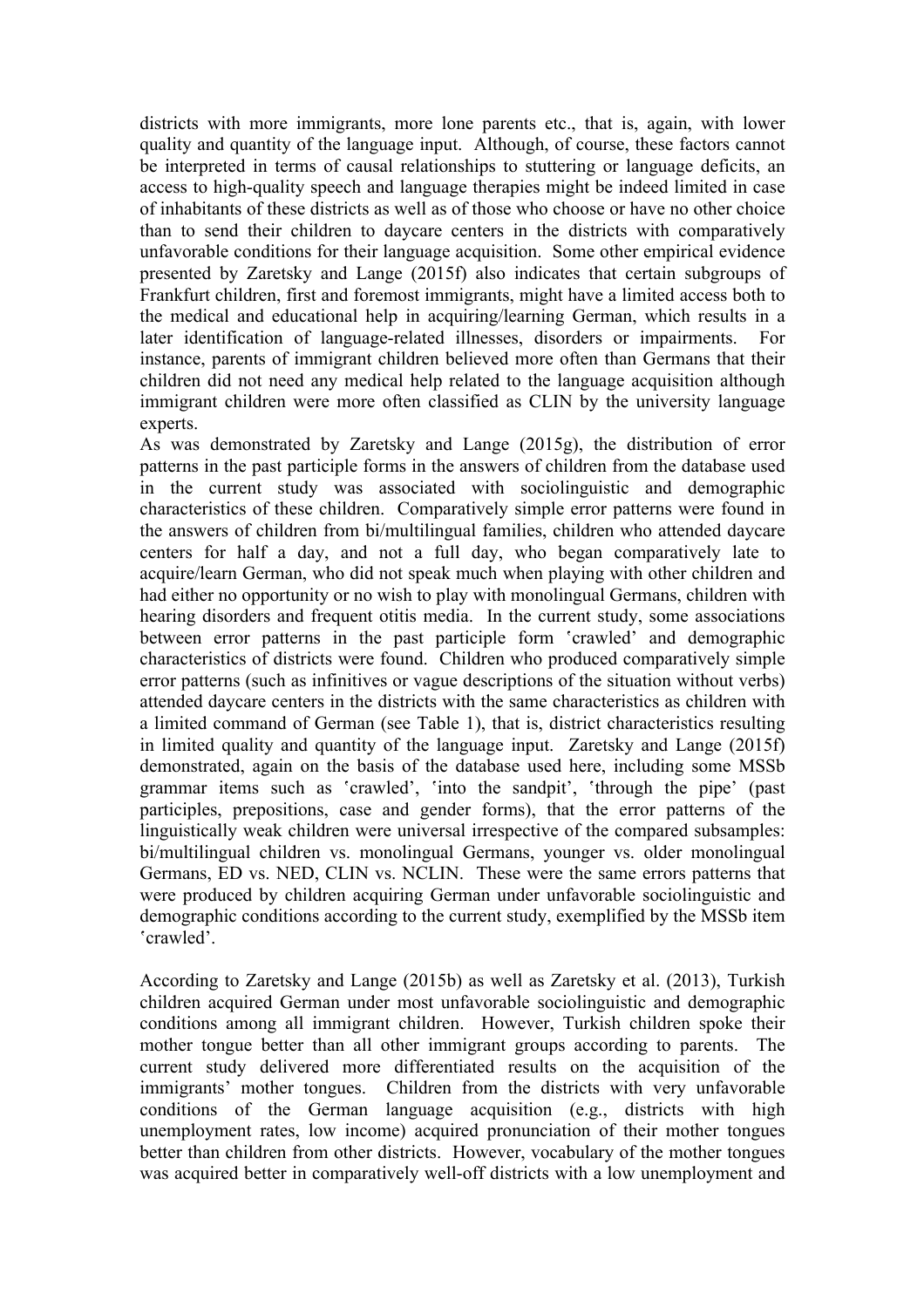high income, but also with a high percentage of immigrants, except Russians. It does not mean, however, that the presence of Russian speaking inhabitants correlated with limited mother tongue skills. Rather, as was shown in Zaretsky and Lange (2015b), Russians lived in the districts with a low percentage of immigrants, together with German, Italian (compare the finding in Table 3 on a low percentage of Italians in the districts where children produce simple error patterns in the past participles), and English speaking citizens. No data on associations between mother tongue skills and characteristics of the districts where the children lived were presented in the previous studies with the same database because the sample size was too limited.

Demographic characteristics of Frankfurt districts where preschoolers with limited German skills lived were demonstrated by Zaretsky and Lange (2015a-c). These characteristics corresponded exactly to those identified in the current study for the districts where daycare centers with linguistically weak children are located: high percentage of immigrants and unemployed persons, low average age and large families, low income and limited living space. This can be explained, for the most part, by the fact that most children lived and attended daycare centers in the same districts, but, furthermore, even if they did not, their parents probably could hardly afford to finance enrolment of their children in the daycare facilities of comparatively well-off (and, consequently, expensive) districts, and thus sent their children from one district with unfavorable language acquisition conditions to another one which was not qualitatively different. Also, the strength of correlations between demographic characteristics of districts and children's language skills was almost identical for the districts where the children attended daycare centers (presented here, e.g., average *ρ* = |.167| in AWST-R) and for the districts where they lived (presented in Zaretsky (2015), average  $\rho = |.166|$  in AWST-R).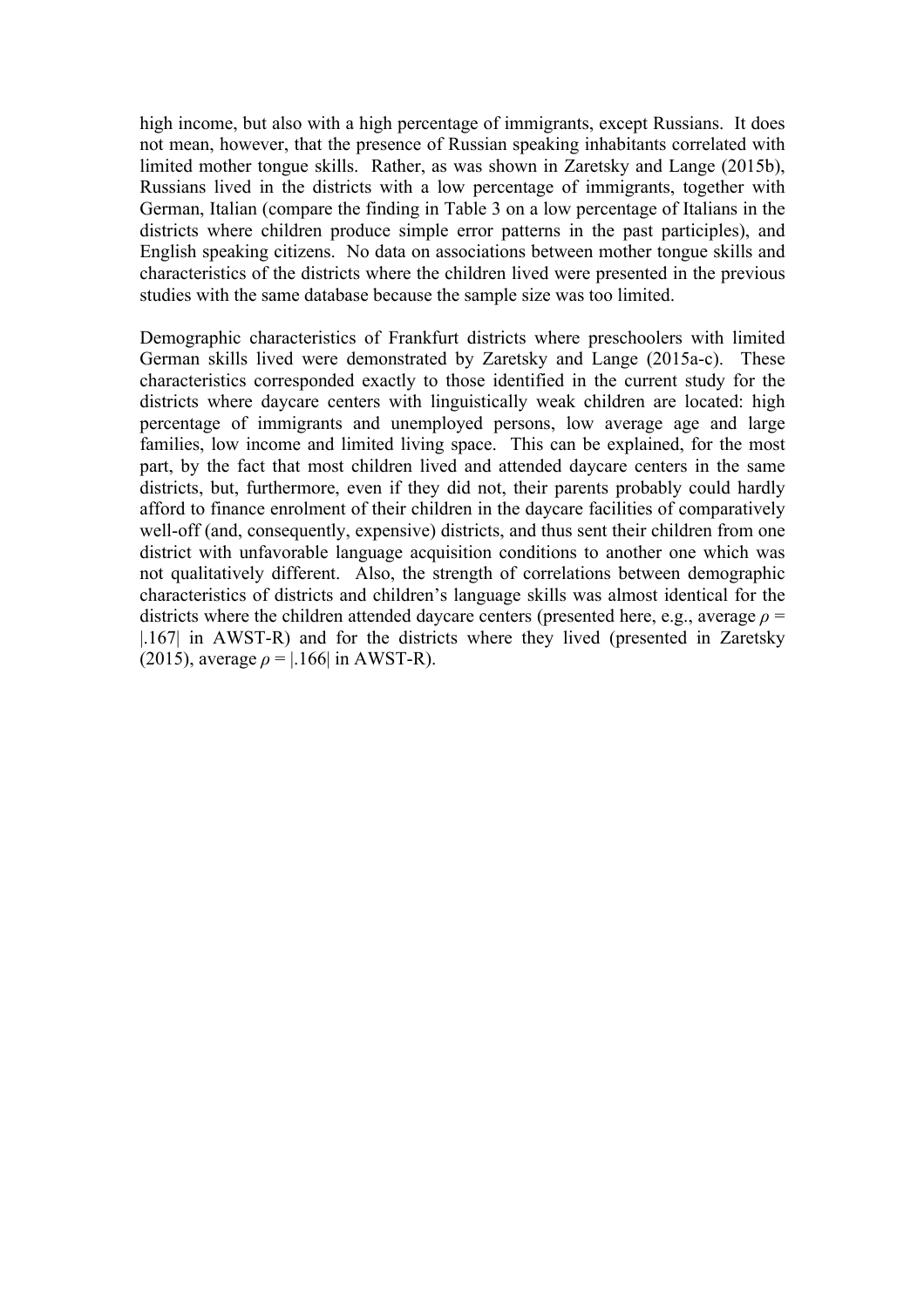## **References**

Auer, P. (2013). The geography of language: Steps toward a new approach. *FRAGL, 16.* https://portal.uni-freiburg.de/sdd/fragl/2013.16

Berié, E., Gwardys, R., Löchel, C., & Bogumil, J. (2015). *Der Fischers Weltalmanach 2015* (digital version: CD). Frankfurt/Main, Germany: Fischer Taschenbuch Verlag.

Euler, H. A., Holler-Zittlau, I., van Minnen, S., Sick, U., Dux, W., Zaretsky, Y., & Neumann, K. (2010). Psychometrische Gütekriterien eines Kurztests zur Erfassung des Sprachstandes vierjähriger Kinder. *HNO, 58*, 1116–1123.

Jenkins, L. (2000). *Biolinguistics. Exploring the biology of language*. Cambridge, MA: Cambridge University Press.

Kiese-Himmel, C. (2005). *AWST-R. Aktiver Wortschatztest für 3- bis 5-jährige Kinder – Revision*. Göttingen, Germany: Hogrefe.

Lange, B. P., Euler, H. A., & Zaretsky, E. (in press). Sex differences in language competence of three- to six-year old children. *Applied Psycholinguistics*.

Neumann, K., Holler-Zittlau, I., van Minnen, S., Sick, U., Zaretsky, Y., & Euler, H. A. (2011). Katzengoldstandards in der Sprachstandserfassung. Sensitivität und Spezifität des Kindersprachscreenings (KiSS). *HNO, 59*, 97–109.

Rydland, V., Grøver, & Lawrence, J. (2014). The second-language vocabulary trajectories of Turkish immigrant children in Norway from ages five to ten: the role of preschool talk exposure, maternal education, and co-ethnic concentration in the neighborhood. *Journal of Child Language, 41*(2), 352–381.

Sellström, E., & Bremberg, S. (2006). The significance of neighbourhood context to child and adolescent health and well-being: A systematic review of multilevel studies. *Scandinavian Journal of Public Health, 34*, 544–554.

Tager-Flusberg, H. (2005). Designing studies to investigate the relationships between genes, environments, and developmental language disorders. *Applied Psycholinguistics, 26*, 29–39.

Wagner, L. (2008). *SCREEMIK 2. Screening der Erstsprachfähigkeit bei Migrantenkindern (Russisch-Deutsch, Türkisch-Deutsch)*. Munich, Germany: Eugen Wagner Verlag.

Zaretsky, E. (2015). Geographie der Wortschatzkenntnisse bei Vorschulkindern in Frankfurt am Main: Migrationshintergrund, Einkommen und andere demographische Einflussgrößen. Presentation at the conference "Deutscher Wortschatz – interkulturell", 09.-10. October 2015, Moscow, Russia. Proceedings in print.